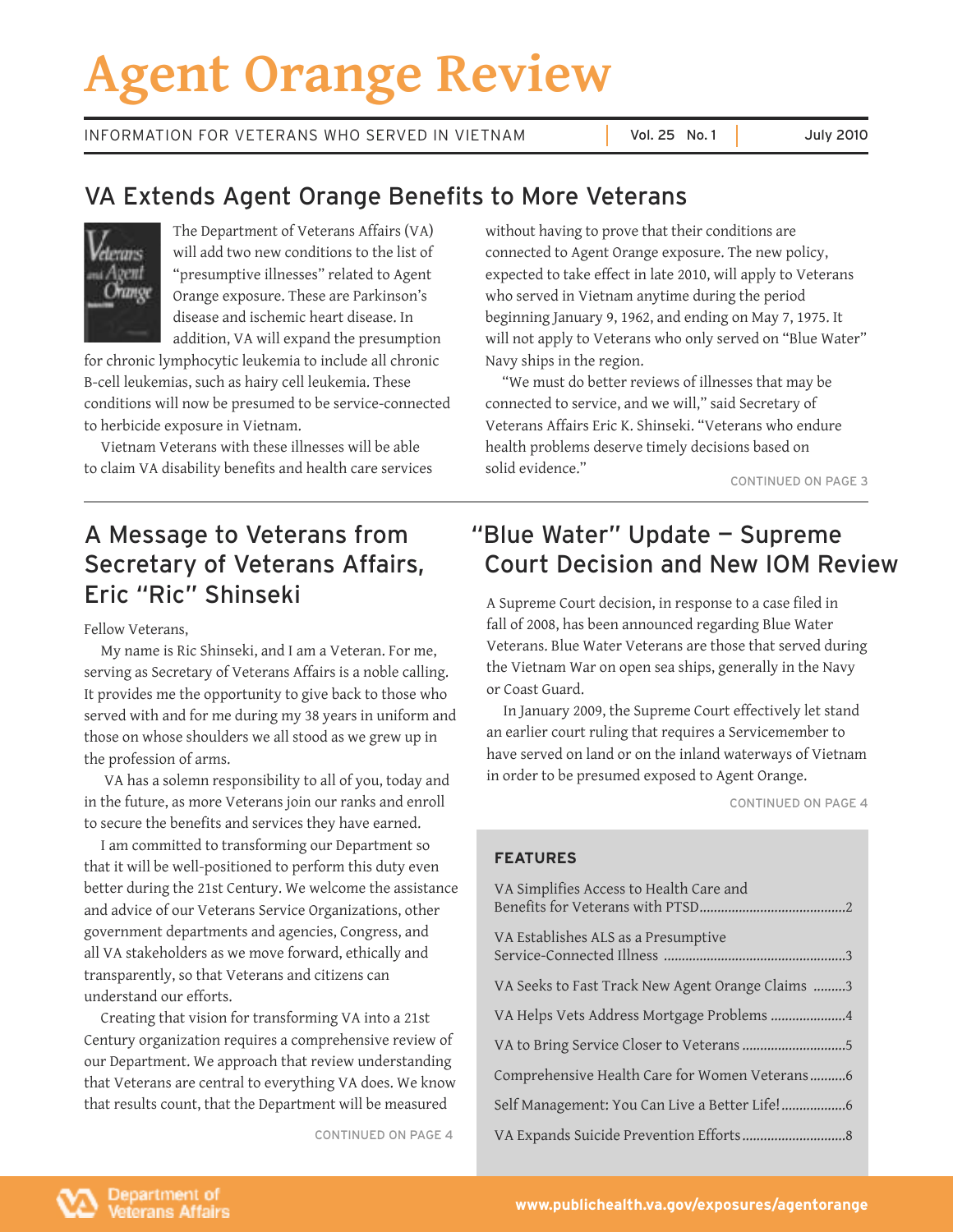#### <span id="page-1-0"></span>**Also in this Issue**

| Health Conditions Recognized for Presumptive |  |
|----------------------------------------------|--|
|                                              |  |
|                                              |  |
|                                              |  |

| Where to Get Help and Additional Information11 |  |
|------------------------------------------------|--|
|                                                |  |
|                                                |  |

### About the Agent Orange Review

The **Agent Orange Review** is produced by VA's Environmental Agents Service (EAS). The Review is published to provide information on Agent Orange and related matters to Vietnam Veterans, their families, and others with concerns about herbicides used in Vietnam. This publication, including previous issues and other information, is available online at **www.publichealth.va.gov/exposures/agentorange**.

This issue is the 48th and was completed in July 2010. It does not include developments that occurred since that time.

Comments and questions about the content or design of the newsletter are encouraged. Suggestions and ideas for future issues should be sent to Editor, **Agent Orange Review**, Environmental Agents Service (131), U.S. Department of Veterans Affairs, 810 Vermont Avenue, NW, Washington, DC 20420.

VA updates The Review mailing address listing annually based on IRS records. Recipients who have not been filing Federal income tax returns annually and have moved to another residence are encouraged to provide updated mailing information using the form on the back page of this newsletter.

Questions about the **Agent Orange Registry Examination** program should be directed to the Environmental Health Clinician, previously known as the Registry Health Physician, or to the Environmental Health Coordinator (formerly called the Agent Orange Registry Coordinator) at any VA Medical Center. Questions regarding eligibility for health care should be directed to the hospital administration service at the nearest VA Medical Center. Information on enrolling for VA health care may be obtained by calling **1-877-222-8387**.

# VA Simplifies Access to Health Care and Benefits for Veterans with PTSD

VA streamlined its process to provide health care and disability compensation for Veterans with post-traumatic stress disorder (PTSD), with the publication of a final regulation in the Federal Register in July 2010.

The new rule, which applies to Veterans of all eras, will simplify the process for a Veteran to establish serviceconnection for PTSD by reducing the evidence needed to support a claim.

While each claim will be evaluated and require confirmation by a VA psychiatrist or psychologist, the new process is

expected to allow for faster and more accurate decisions to help connect Veterans to medical care and other benefits available through VA.

More than 400,000 Veterans with PTSD currently receive VA compensation benefits. PTSD is an anxiety disorder with symptoms that include recurrent thoughts of a traumatic event, emotional numbing, hyper-alertness, anxiety, and irritability.

For more information, go to **www.va.gov** or call **1-800-827-1000**.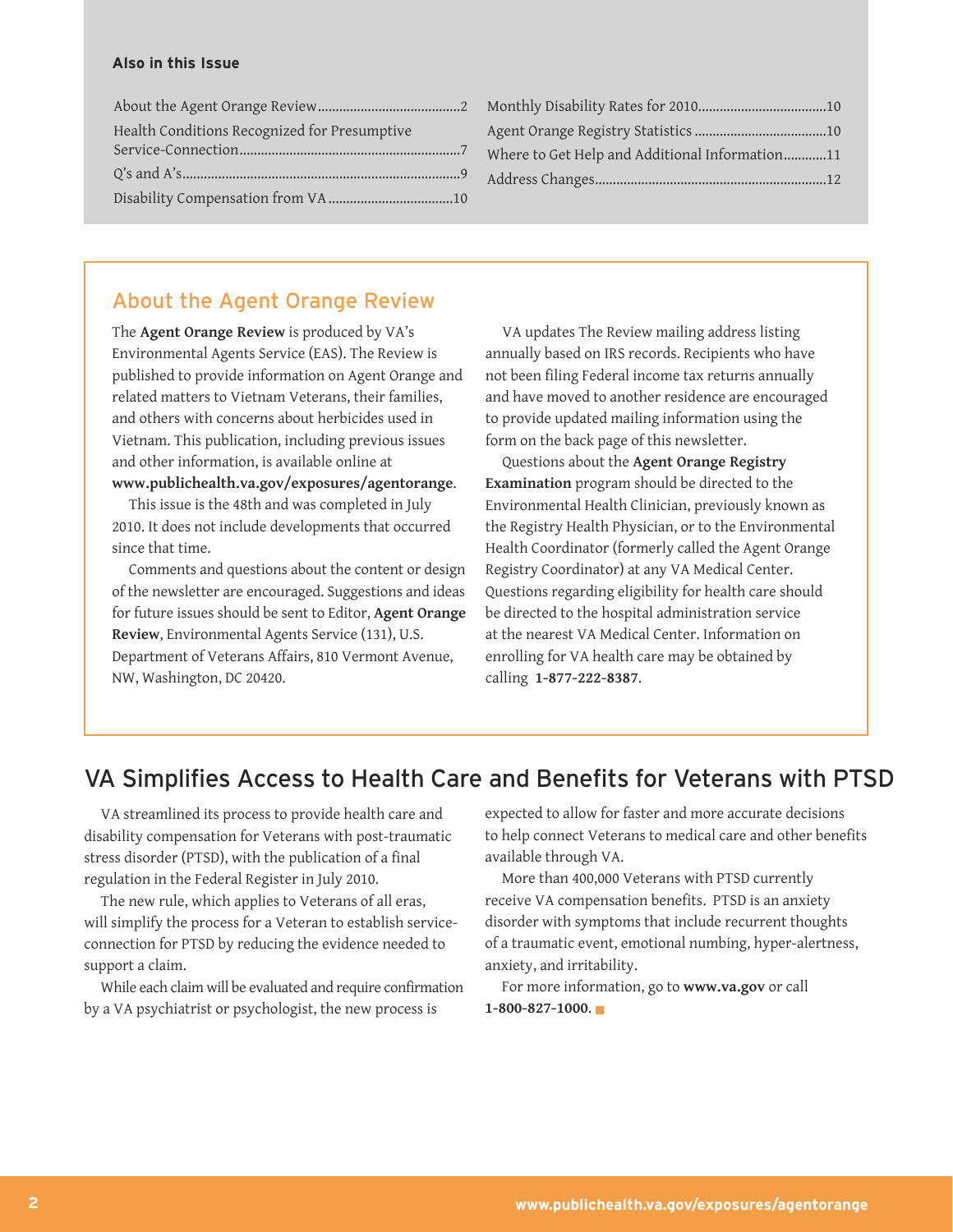### <span id="page-2-0"></span> VA Establishes ALS as a Presumptive Service-Connected Illness; Cites Association Between Military Service and Development of ALS

Veterans with amyotrophic lateral sclerosis (ALS) may receive urgently needed support for themselves and their families after VA announced that ALS is now presumed service-connected for all Veterans with 90 days or more of continuous active service in the military.

 VA based the decision primarily on a November 2006 Institute of Medicine (IOM) report on the association between military service and ALS.

"We are extremely grateful to VA, Congressman Henry Brown and Senator Lindsey Graham for standing on the side of Veterans with ALS across the country," said Gary Leo, president and CEO of The ALS Association from 2004-2009.

"Thanks to their leadership, Veterans with ALS will receive the benefits and care they need, when they need them. Thanks to their efforts, no Veteran with ALS will ever be left behind."

The IOM report, titled *Amyotrophic Lateral Sclerosis in Veterans: Review of the Scientific Literature*, analyzed scientific and medical studies on the issue and concluded "there is limited and suggestive evidence of an association between military service and later development of ALS."

ALS is a disease that progresses rapidly. VA's decision makes those claims much easier to process, and for Veterans and their families to receive the compensation they have earned through their service to the Nation.

ALS, also called Lou Gehrig's disease—a neuromuscular disease that affects about 20,000 to 30,000 people of all races and ethnicities in the United States—is generally relentlessly progressive and is almost always fatal.

ALS causes degeneration of nerve cells in the brain and spinal cord that leads to muscle weakness, muscle atrophy, and spontaneous muscle activity. Currently, the cause of ALS is unknown, and there is no effective treatment.

 In August 2009, VA contacted Veterans who may have been denied service-connection for ALS.

Veterans may also contact VA's disability compensation program, available online at **www.va.gov** or by phone at **1-800-827-1000**.

#### CONTINUED FROM PAGE 1 *VA Extends Agent Orange Benefits to More Veterans*

 study by the Institute of Medicine (IOM). The report,  some evidence linking exposure to Agent Orange with increased risk for Parkinson's disease and ischemic heart lymphocytic leukemia to include all chronic B-cell leukemias. Secretary Shinseki, a Vietnam Veteran, made the decision to add these conditions to the list of presumptive service-connected illnesses based on an independent *titled Veterans and Agent Orange: Update 2008* (www.nap.edu/catalog.php?record\_id=12662), found disease, and a stronger link between the herbicide and chronic B-cell leukemias. VA's decision to include these conditions brings the total number of categories of presumed illnesses linked to Agent Orange to 14. The decision regarding chronic B-cell leukemias actually expands the presumptive determination of chronic

John Rowan, National President of Vietnam Veterans of America, praised the Secretary's decision and said in a statement that Secretary Shinseki, "has taken significant strides toward 'doing the right thing' by the Veterans with whom he fought some 40 years ago."

 Veterans exposed to Agent Orange, go to **www.publichealth.va**. **[gov/exposures/agentorange](http://www.publichealth.va.gov/exposures/agentorange)** or call VA at **1-800-749-8387**. For more information VA's services and programs for

### VA Seeks to Fast Track New Agent Orange Claims

In March 2010, VA announced a new initiative to "fast track" the claims process for presumptive service-connected illnesses due to Agent Orange exposure during the Vietnam War.

Over the next two years, about 100,000 Vietnam Veterans are expected to file disability compensation claims related to the recent expansion of presumptive illnesses announced by Secretary Shinseki.

VA will move the claims process a major step forward, using the latest technology to migrate the manual processing of claims to an automated process that meets the needs of today's Veterans in a more timely manner.

With this new approach, VA expects to shorten the time it takes to gather evidence, which now takes on average over 90 days. Once the claim is fully developed and all pertinent information is gathered, VA will be able to more quickly decide the claim and process the award, if granted.

The moderni ed claims process is expected to roll out in 2010. For more information about disability compensation, go to **www.vba.va.gov/bln/21/compensation/index.htm**.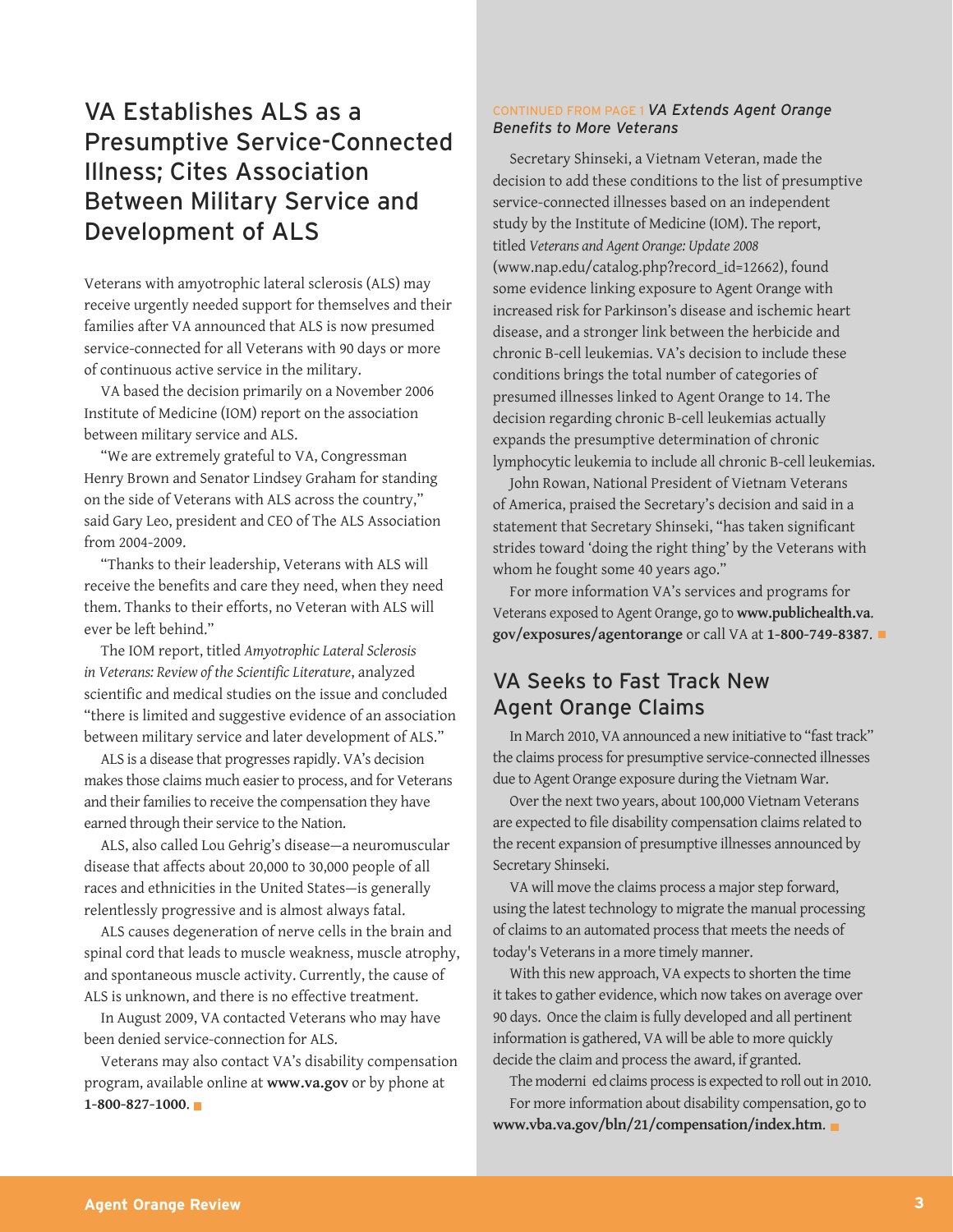### <span id="page-3-0"></span>VA Helps Vets Address Mortgage Problems, Has a "Solid Record of Success"



Many homeowners have recently found it difficult to pay their mortgages, but quick intervention by loan counselors at VA has reduced the number of Veterans defaulting on their home loans.

 VA is reaching out to Veterans to help keep people in their and active-duty personnel deal with financial crises. homes. VA has a solid record of success in helping Veterans

 VA counselors, located at 10 VA offices nationwide, are available to assist those with VA-guaranteed home loansto avoid foreclosure through counseling and special financing arrangements. The counselors also can assist Veterans with non-VA loans. Since the year 2000, VA has helped about 91,000 Veterans, active-duty members, and survivors keep their homes, saving the government approximately \$1.8 billion.

Depending on a Veteran's circumstances, VA can intercede on the Veteran's behalf to pursue options such as repayment plans, forbearance, and loan modifications that can allow a Veteran to keep a home.

To obtain help from a VA financial counselor, call **1-877-827-3702**. Information about VA's home loan guaranty program is available on the Internet at **www.homeloans.va.gov**.

#### CONTINUED FROM PAGE 1 *A Message to Veterans from Secretary of Veterans Affairs, Eric "Ric" Shinseki*

by what we do, not what we promise, and that our best days as an organization supporting Veterans are ahead of us. We will fulfill President Lincoln's charge to care for Veterans and their families by redesigning and reengineering ourselves for the future.

 I know this from my own experience in leading large, proud, Transforming any institution is supremely challenging; complex, and high-performing organizations through change. But the best organizations must be prepared to meet the challenging times, evolving technology and, most importantly, evolving needs of clients. Historically, organizations that are unwilling or unable to change soon find themselves irrelevant. You and your needs are not irrelevant.

Veterans are our clients, and delivering the highest quality care and services in a timely, consistent, and fair manner is a VA responsibility. I take that responsibility seriously and have charged all of the Department's employees for their best efforts and support everyday to meet our obligations to you. Our path forward is challenging, but the President and Congress support us. They have asked us to do this well—for you.

 Veterans are our sole reason for existence and our number one priority—bar none. I look forward to working together with all VA employees to transform our Department into an organi ation that reflects the change and commitment our country expects and our Veterans deserve.

Thank you and God bless our military, our Veterans, and our Nation.

#### CONTINUED FROM PAGE 1 *"Blue Water" Update – Supreme Court Decision and New IOM Review*

Blue Water Veterans continue to have the same access to health care as any Veteran.

VA has asked the Institute of Medicine (IOM) to review the medical and scientific evidence regarding Blue Water Veterans' possible exposure to Agent Orange. A report of the IOM findings is expected by summer 2011.

 VA has notified Veterans with disability claims on file that are affected by the Supreme Court ruling. For questions regarding claim status, Veterans may contact their VA Regional Office (VARO). A list of VARO contacts is available at **www.va.gov/directory.**

In addition, all Veterans may be eligible for a full range of other benefits offered by VA, including education, training, home loan programs, pension, and more.

To learn more about VA's programs, Veterans can visit **www.vba.va.gov/VBA/benefits/factsheets** or call **1-800-827-1000**.

 To learn more about the Agent Orange Registry exam, **[registry.asp](www.publichealth.va.gov/exposures/agentorange/registry.asp)** or call **1-800-749-8387**, then press 3. visit **www.publichealth.va.gov/exposures/agentorange/**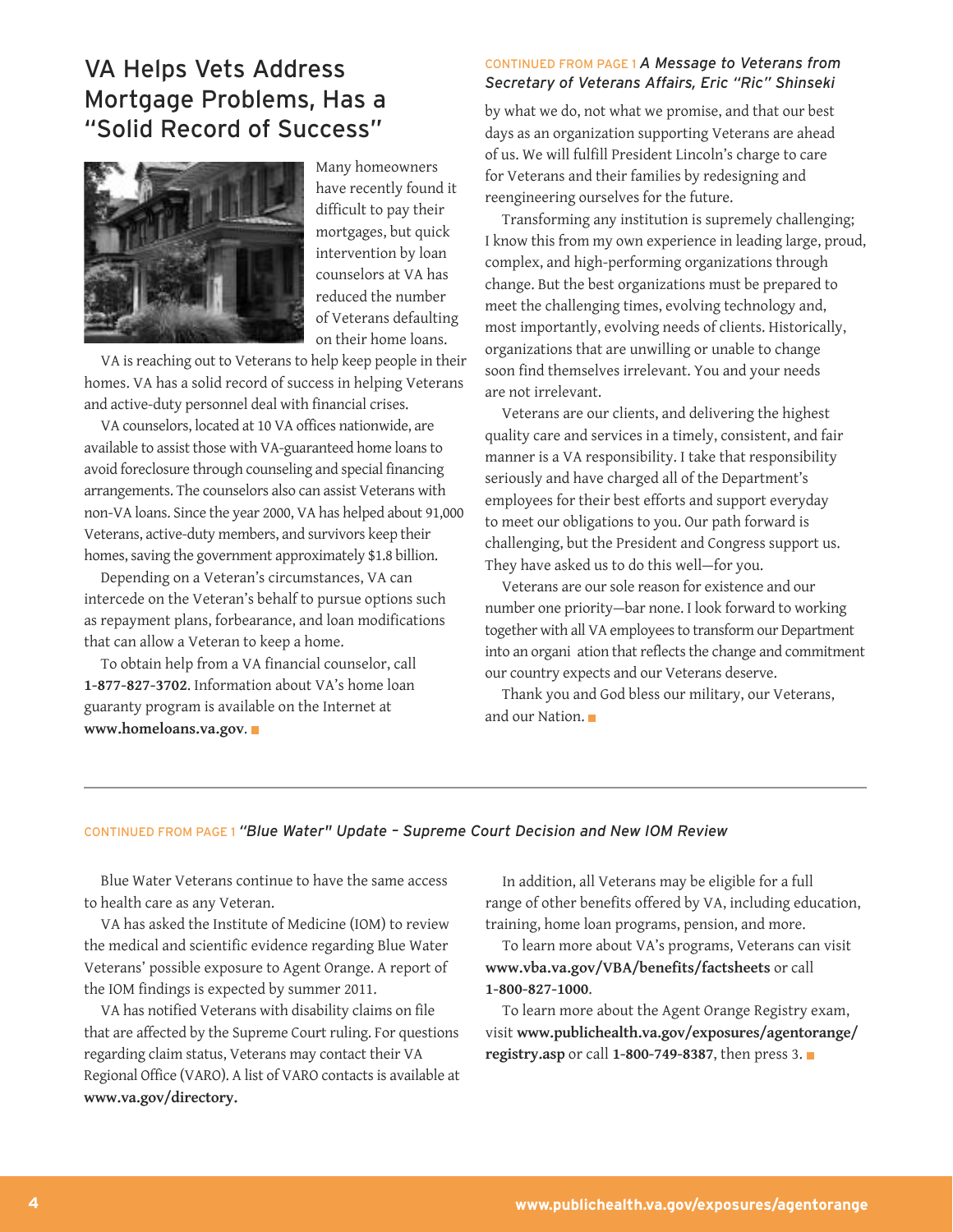# <span id="page-4-0"></span>VA to Bring Service Closer to Veterans: Rural Veterans Benefit from New Programs

The Department of Veterans Affairs is undertaking several initiatives to improve access and quality of care for enrolled rural Veterans. In addition, VA is part of a larger initiative to explore how communities, states, and the Federal government can work together to support rural America.

VA continually seeks innovative ways to improve quality of care for Veterans in rural areas.

#### Rural Mobile Health Care Clinics

VA has rolled out new mobile health clinics to bring primary care and mental health services closer to Veterans in rural counties across the nation. These mobile clinics help better serve patients living far from a VA Medical Center or outpatient clinic.

The mobile clinics are equipped to serve as primary care and mental health clinics. Rural areas in Colorado, Nebraska, and Wyoming share a single mobile van, while Maine, Washington State, and West Virginia each have a VA mobile van.

#### Veterans Rural Health Resource Centers (VRHRCs)

VA has opened three Veterans Rural Health Resource Centers to support and improve care to rural Veterans. With clinically trained health care providers and researchers leading each center, VRHRCs conduct clinical demonstration and pilot programs, and serve as regional experts to support VA's rural health efforts.

These centers reflect VA's commitment to provide the best quality care to Veterans everywhere.

The eastern center is located in Vermont at the White River Junction VA Medical Center, the central region in Iowa at the Iowa City VA Medical Center, and the western region at Utah's Salt Lake City VA Medical Center.

#### Mobile Counseling Centers across America

VA's Vet Center program has launched a fleet of new mobile counseling centers to reach rural and underserved Veterans with high-quality readjustment counseling services.

The 38-foot motor coaches, which have spaces for confidential counseling, carry Vet Center counselors and outreach workers to events and activities to reach Veterans in broad geographic areas. These mobile centers supplement the care provided at the 232 VA Vet Centers across the country. VA has plans to expand to a total of 299 authorized Vet Centers.



 These vehicles are used to provide outreach and direct readjustment counseling at active-duty and Reserve and National Guard activities, including post-deployment health reassessments for returning combat Servicemembers.

The vehicles are also used to visit events typically staffed by local Vet Center staff, including homeless "stand downs," Veteran community events, county fairs, and unit reunions at sites ranging from Native American reservations to colleges.

While the primary focus is on readjustment counseling services, the local manager may arrange with VA hospitals or clinics in the region to provide support for health promotion activities such as health screenings.

#### Thirteen Named to Veterans' Rural Health Advisory Committee

 A Veterans Rural Health Advisory Committee was established by former VA Secretary Dr. James B. Peake to advise on health care issues affecting Veterans in rural areas.

The 13-member group examines ways to enhance VA health care services for Veterans in rural areas by evaluating current programs and identifying barriers to health care.

The committee, chaired by Dr. James F. Ahrens, former head of the Montana Hospital Association, includes Veterans, rural health experts in academia, state and Federal professionals who focus on rural health, statelevel Veterans affairs officials, and leaders of Veterans Service Organizations.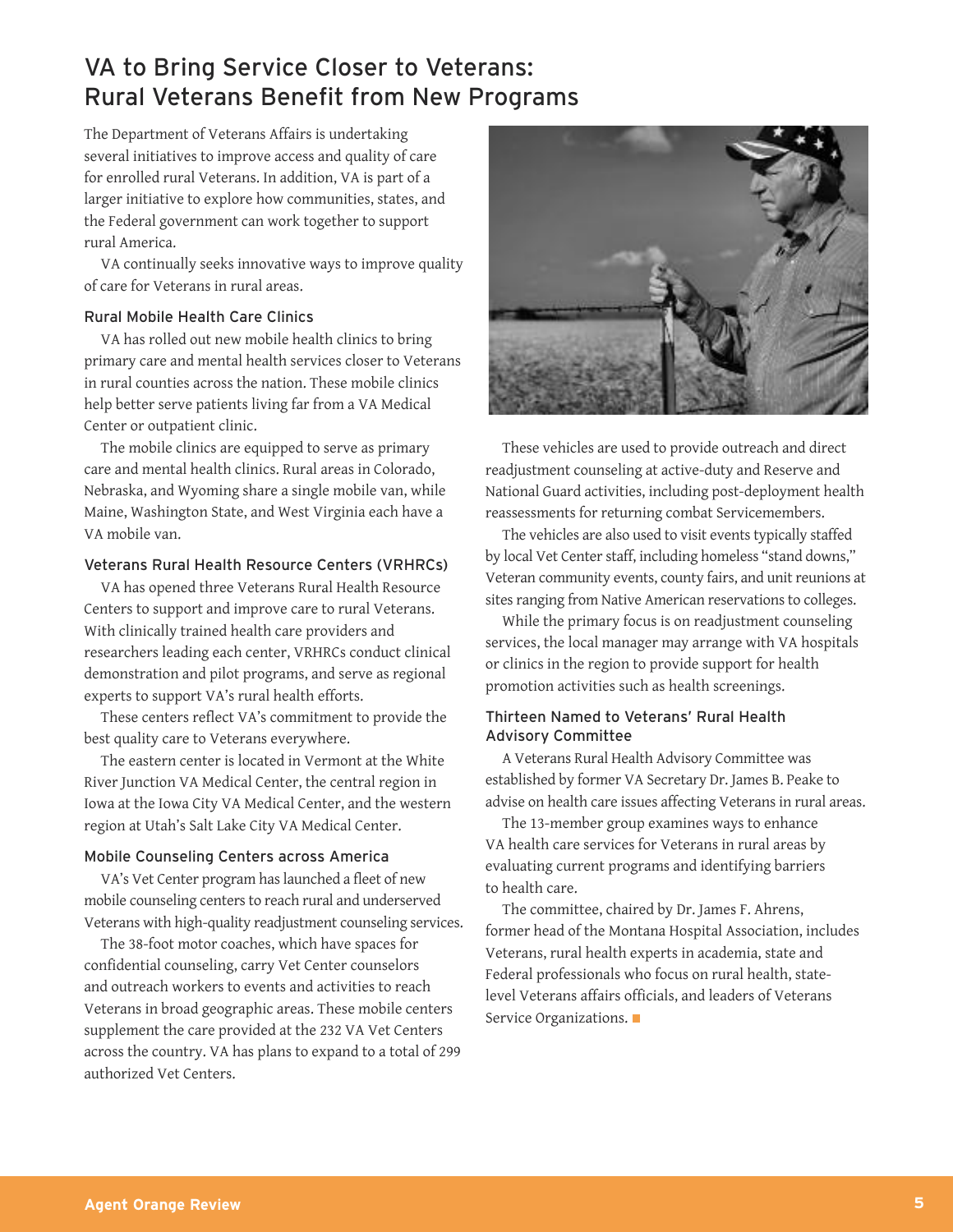### <span id="page-5-0"></span>Comprehensive Health Care for Women Veterans: You Served, You Deserve the Best Care Anywhere

As the frontlines of battle and the rules of warfare have changed dramatically in the last 50 years, so has the face of the U.S. military and Veterans. Today's women soldiers are tomorrow's women Veterans.

VA now treats more women Veterans than ever, while getting ready for even more in the coming years. The number of women Veterans using VA care is expected to double over the next two to five years.

 VA is committed to providing a comprehensive approach to women Veterans' health care needs, to include primary care, preventive care screenings for breast and cervical cancer, gender-specific mental health care, and beyond. In addition, VA strives for excellence in meeting the unique needs of women Veterans who are over age 55, and is prepared to address health issues such as high risk for heart disease, cancers, and obesity-related issues such as diabetes.

 To better serve women Veterans' needs, VA is launching diagnostic services including laboratory and mammography, a number of programs to address provider education and has increased access through clinic enhancements and home tele-health, the development and improvement of and created a system-wide focus on continuity of care.

Meeting women's health care needs starts at the nearest VA Medical Center. VA knows women's health issues and each VA hospital has a Women Veterans Program Manager, who is there to help provide the quality care women Veterans need and deserve.

Contact the Women Veterans Program Manager at any VA Medical Center or call **1-877-222-8387** to find the nearest VA facility. Learn more about Women Veterans Health Care online at **www.publichealth.va.gov/ [womenshealth](http://www.publichealth.va.gov/womenshealth)**.

# Self Management: You Can Live a Better Life!

 which can be debilitating and difficult to cope with. The goal is to provide Veterans with a "roadmap" for managing The New Jersey War Related Illness and Injury Study Center (WRIISC) sees many Veterans with chronic symptoms, such as muscle pain, fatigue, and headaches, these symptoms and ultimately give them tools to help them improve the quality of their lives.

Because there is often no cure for many chronic symptoms, it is important for Veterans to work at overcoming the physical and emotional problems these symptoms cause. Many Veterans and their relatives ask if this approach is realistic—it is, and one key is to practice self-management techniques. Several self-management strategies are effective for a variety of symptoms (for example, the same strategy might work for a person with pain or fatigue) because they not only reduce symptoms but help to reduce some of the normal but difficult emotions that result from symptoms. Some selfmanagement strategies include: exercising, eating healthy, and practicing relaxation strategies such as deep breathing.

Self management is more than just trying new things on your own to make your symptoms better. The Veterans Health Administration (VHA) defines self management as "helping you to learn about your condition(s), learn how you and your family can help, learn what skills you need, learn what help and resources are available, improving access to your health care team, and helping you do what you want for you health and life."

### Where to Start:

Select a self-management strategy that you want to try. Keep in mind that when trying something new it is important to set small goals that are attainable. For example, say you wish to practice deep breathing to relieve stress, you should start by saying you will do this for 5 minutes 3 out of 7 days a week versus everyday for a half-hour. You can accomplish your goals if they are realistic and change your life little by little as you go along.

While it can be hard to fully control chronic health problems, patients can control how well they live. Always do what is necessary to take care of an illness and ask for help when needed. Ultimately, adopting self-management strategies can help patients feel more in control and more confident in their ability to manage symptoms and conditions. Most importantly, self management helps to maintain and improve the current level of function regardless of symptoms.

WRIISC medical services for Veterans, please contact the national WRIISC referral line at **202-461-1013** or go to For more information about self management or **www.WarRelatedIllness.va.gov**.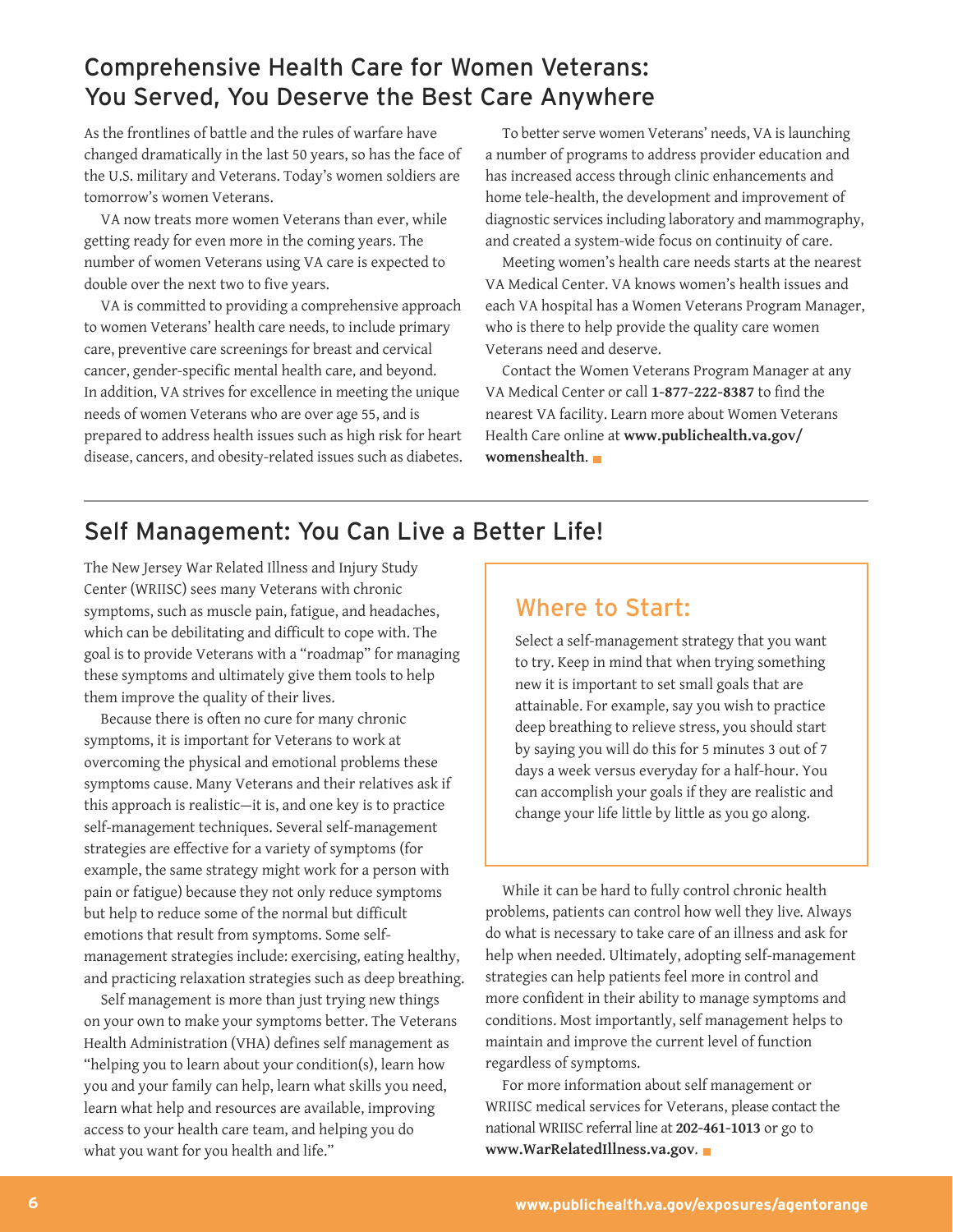# <span id="page-6-0"></span>Health Conditions\* Recognized for Presumptive Service-Connection

The information below has been updated as of July 2010. For additional updates, visit **www.publichealth.va.gov/ [exposures/agentorange.](http://www.publichealth.va.gov/exposures/agentorange)**

Presumptive service-connection means that VA acknowledges that a condition is service-connected. Veterans who served in Vietnam who have one or more of these conditions do not have to show that their illness(es) is (are) related to their military service to get disability compensation. However, claims must still be filed by these Veterans to be considered for disability compensation.

### Conditions\* Recognized for Presumptive Service-Connection for In-Country Vietnam Veterans

- **Acute and Subacute Peripheral Neuropathy:** A nervous system condition that causes numbness, tingling, and motor weakness. Under VA'srating regulations, it must be at least 10% disabling within 1 year of exposure to Agent Orange and resolve within 2 years after the date it began.
- **AL Amyloidosis:** A rare disease caused when an abnormal protein, amyloid, enters tissues or organs.
- **Chloracne (or similar acneform disease):** A skin condition that occurs soon after exposure to certain chemicals (those that contain chlorine, hence the term chloracne). Under VA's rating regulations, chloracne (or other acneform disease similar to chloracne) must be at least 10% disabling within 1 year of exposure to Agent Orange.
- **\*All chronic B–Cell Leukemias (previously this category included only chronic lymphocytic leukemias. It is now expanded to include other chronic leukemias affecting B–cells such as hairy cell leukemia):** A type of cancer that affects white blood cells.
- **Diabetes Mellitus (Type 2):** A disease characterized by high blood sugar levels resulting from the body's inability to respond properly to the hormone insulin.
- **Hodgkin's Disease:** A malignant lymphoma (cancer) characterized by progressive enlargement of the lymph nodes, liver, and spleen, and by progressive anemia.
- **\*Ischemic Heart Disease:** A disease characterized by a reduced supply of blood to the heart that leads to chest pain.
- **Multiple Myeloma:** A disorder which causes an overproduction of certain proteins from white blood cells.
- **Non-Hodgkin's Lymphoma:** A group of cancers that affect the lymph glands and other lymphatic tissue.
- **\*Parkinson's Disease:** A motor system condition with symptoms that include a trembling of the hands, imbalance, and loss of facial expression.
- **Porphyria Cutanea Tarda:** A disorder characterized by liver dysfunction and by thinning and blistering of the skin in sun-exposed areas. Under VA's rating regulations, it must be at least 10% disabling within 1 year of exposure to Agent Orange.
- **Prostate Cancer:** Cancer of the prostate; one of the most common cancers among men.
- **Respiratory Cancers:** Cancers of the lung, larynx, trachea, and bronchus.
- **Soft Tissue Sarcoma (other than Osteosarcoma, Chondrosarcoma, Kaposi's sarcoma, or Mesothelioma):** A group of different types of cancers in body tissues such as muscle, fat, blood and lymph vessels, and

connective tissues.

 **\*On March25,2010, VA published a proposed regulation that will establish chronic Bcell leukemias (including chronic lymphocytic leukemia, hairy cell leukemia, and others),Parkinson's disease, and ischemic heart disease as associated with Agent Orange exposure.Eligible Vietnam Veterans who have filed claims may receive disability compensation for these diseases when the regulation is final.**

### Conditions Recognized in Children of Vietnam Veterans

**Spina bifida:** A neural tube birth defect that results from the failure of the bony portion of the spine to close properly in the developing fetus during early pregnancy.

**Disabilities other than spina bifida in the children of**

**women Vietnam Veterans:** Covered birth defects include a wide range of conditions. Eighteen defects are specifically included and others not specifically excluded are covered. For more information, contact a Veteran Service Representative at **1-800-827-1000**.

### Covered birth defects include, but are not limited to, the following conditions:

- 1. achondroplasia,
- 2. cleft lip and cleft palate,
- 3. congenital heart disease,
- 4. congenital talipes equinovarus (clubfoot),
- 5. esophageal and intestinal atresia,
- 6. Hallerman-Streiff syndrome,
- 7. hip dysplasia,
- 8. Hirschsprung's disease (congenital megacolon),
- 9. hydrocephalus due to aqueductal stenosis,
- 10. hypospadias,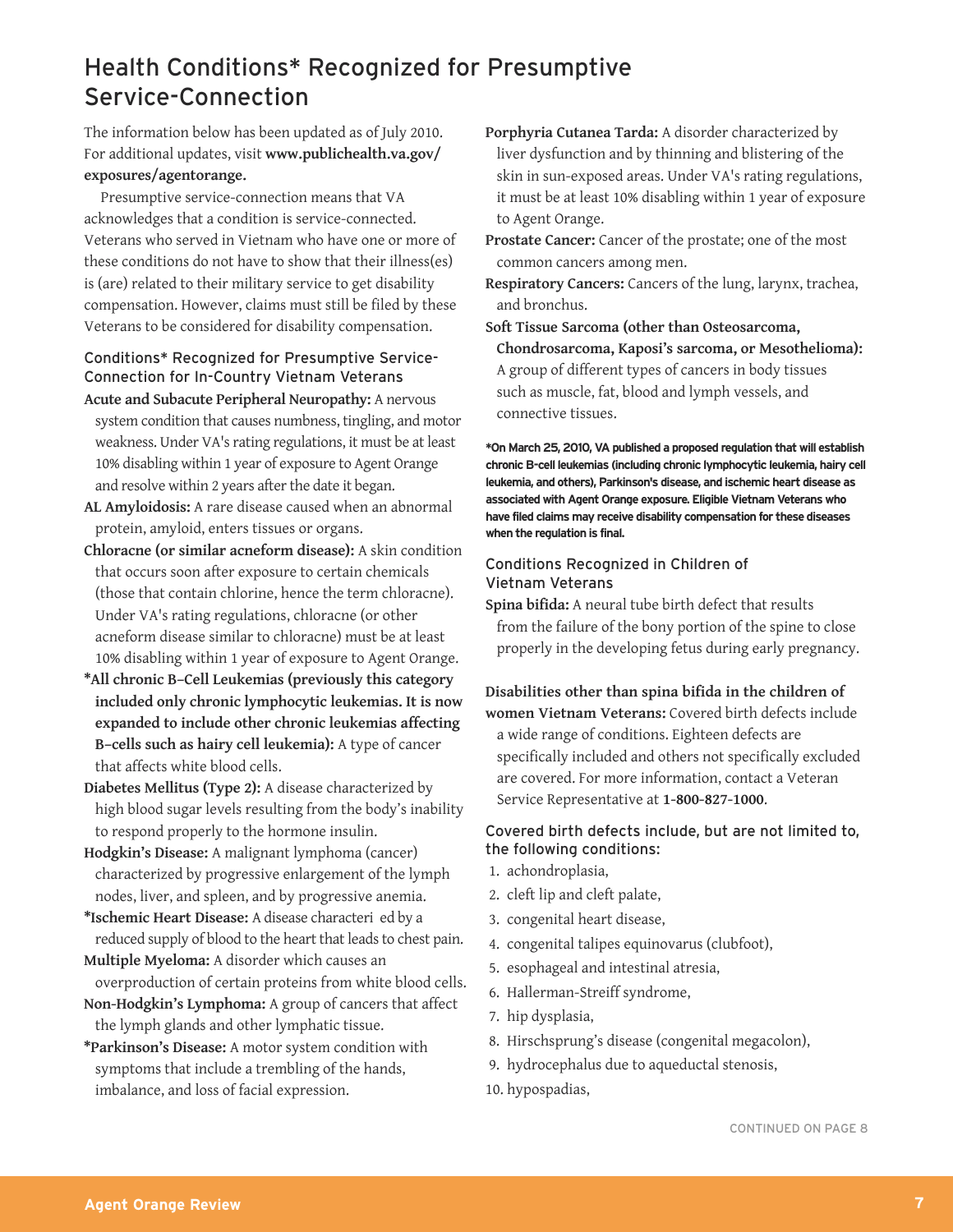### <span id="page-7-0"></span>VA Expands Suicide Prevention Efforts

VA has implemented a comprehensive strategy for suicide prevention that includes a number of initiatives and innovations that hold great promise for preventing suicide among Veterans.

VA's Suicide Prevention Lifeline program includes a Hotline, **1-800-273-TALK (8255)**. The lifeline is staffed by trained professionals 24 hours a day to assist Veterans in crisis. Nearly 33,000 Veterans, family members, or friends of Veterans called the Hotline in the first year of operation. Of those calls, there have been more than 1,600 rescues to prevent possible tragedy.

In July 2009, VA added an online "chat" component to the Lifeline program. This service, available at **www.suicidepreventionlifeline.org**, enables Veterans and their loved ones to chat online anonymously with a trained VA counselor and have their questions and concerns answered. When needed, the counselor can immediately connect users to the Hotline for crisis intervention or additional referral services.

Other initiatives include the hiring of suicide prevention coordinators at each of VA's 153 Medical Centers, the establishment of a Mental Health Center of Excellence in Canandaigua, NY, focusing on developing and testing clinical and public health intervention standards for suicide prevention, the creation of an additional research center on suicide prevention in Denver, CO, which focuses on research in the clinical and neurobiological conditions that can lead to increased suicide risk and a plus-up in staff making more than 400 mental health professionals entirely dedicated to suicide prevention.

New efforts are also underway, based on findings from a review of suicide prevention experts from VA, the Department of Defense, the Centers for Disease Control and Prevention, the National Institute of Health, and the Substance Abuse and Mental Health Services Administration.

Among the recommendations to further enhance VA programs, many of which are underway, include:

- Improve VA's screening for suicide among Veterans with depression or post-traumatic stress disorder (PTSD). VA is designing a new screening protocol, with pilot testing undertaken in 2009.
- Develop educational materials about suicide prevention for families and community groups. VA is examining the

effectiveness of support groups and educational material for the families of suicidal Veterans, and producing a brochure for the families of Veterans with traumatic brain injury about suicide.

- Increase training for VA chaplains about the warning signs of suicide. VA offices responsible for chaplains and mental health professionals are studying ways to implement this recommendation.
- Ensure that evidence-based research is used to determine the appropriateness of medications for depression, PTSD and suicidal behavior. VA is providing written warnings to patients about side effects, and the Department's suicide prevention coordinators are contacting health care providers to advise them of the latest evidence-based research on medications.
- Devise a policy for protecting the confidential records of VA patients who may also be treated by the military's health care system. VA is developing a plan to clarify the privacy rights of patients who come to VA while serving in the military.
- Increase research about suicide prevention. VA has announced several funding opportunities for research on suicide prevention and is developing priorities for suicide prevention research.
- Design a study that will identify suicide risk among Veterans of different conflicts, ages, genders, military branches and other factors. VA has committed to work with other Federal agencies to design such a study.
- Develop a gun-safety program for Veterans with children in the home, both as a child-safety measure and a suicide prevention effort.

### CONTINUED FROM PAGE 7 *Conditions Recognized in Children of Vietnam Veterans*

11. imperforate anus,

- 12. neural tube defects,
- 13. Poland syndrome,
- 14. pyloric stenosis,
- 15. sundactyly (fused digits),
- 16. tracheoesophageal fistula,
- 17. undescended testicle, and
- 18. Williams syndrome.

These diseases are not tied to herbicides, including Agent Orange, or dioxin exposure, but rather to service in Vietnam.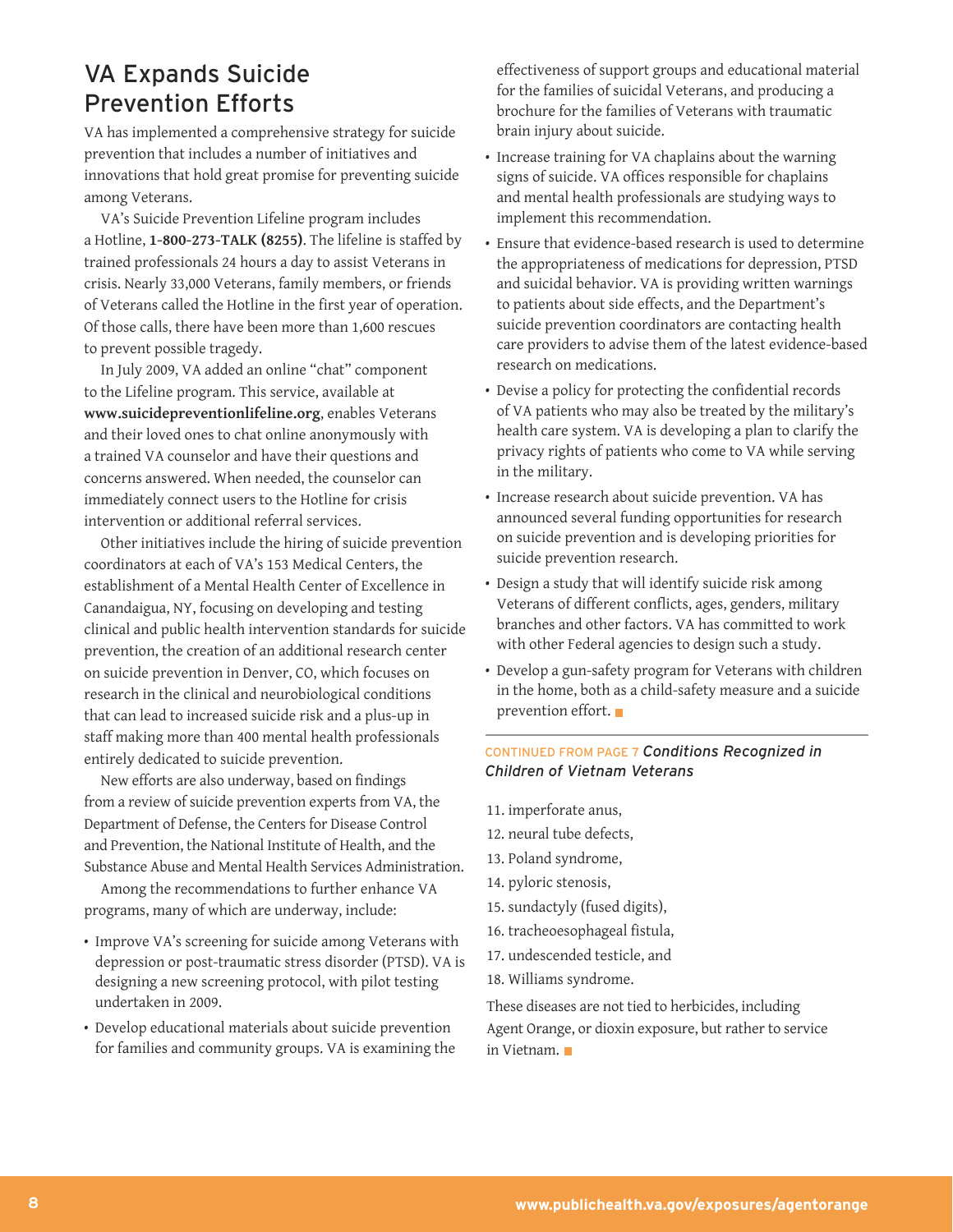### <span id="page-8-0"></span>National Suicide Prevention Resources: Hotline and Online Chat



VA has established national suicide prevention resources to ensure Veterans in emotional crisis have free, around-the-clock access to trained counselors.

Press 1 for Veterans Hotline suicidepreventionifieline.org/velenans

Veterans can call **1-800- 273-TALK (8255)**, and press

"1" to be connected to the Veterans Hotline or visit **www.suicidepreventionlifeline.org** to connect with trained VA counselors on the Internet.

To operate the Veterans Hotline, VA partnered with the Substance Abuse and Mental Health Services Administration (SAMHSA) and the National Suicide Prevention Lifeline.

### What to Look For: Suicide Warning Signs

If you or anyone you know shows any of the following signs, seek help as soon as possible :

- Threatening to hurt or kill oneself or talking about wanting to hurt or kill oneself
- Looking for ways to kill oneself by seeking access to firearms, available pills, or other means
- Talking or writing about death, dying, suicide when this is out of the ordinary for the person
- Feeling hopeless
- Feeling rage or uncontrolled anger or seeking revenge
- Acting reckless or engaging in risky activities
- Feeling trapped—like there's no way out
- Increasing use of alcohol or drugs
- Withdrawing from friends, family, and society
- Feeling anxious, agitated, or unable to sleep or sleeping all the time
- Experiencing dramatic mood changes
- Seeing no reason for living or having no sense of purpose in life

### Q's & A's

The Review includes a questions-and-answers feature in response to questions sent by readers. Vietnam Veterans and their families and friends often have questions and concerns about health issues relating to military service in Vietnam. They want answers and knowledge about what VA and other Federal departments and agencies are doing to help these Veterans. Readers often ask about VA disability policy.

**Q** The October 2007 edition of The Review included information regarding the association between herbicide and dioxin exposure and AL amyloidosis. This condition was listed as having "limited or suggestive evidence of an association" with herbicide and dioxin exposure, which is the weakest positive category of association.

Has a determination been made regarding establishing presumptive service-connection for this disorder?

**A** In the Institute of Medicine (IOM) report<br>"Veterans and Agent Orange: Update 2006," released on July 27, 2007, IOM concluded that

"there is limited or suggestive evidence of an association between exposures to the compounds of interest [found in the herbicide Agent Orange] and AL amyloidosis."

The Secretary of Veterans Affairs, after considering all of the evidence, determined that there is a positive association between exposure to herbicide agents and the occurrence of AL amyloidosis.

On May 7, 2009, VA published a final rule in the Federal Register to establish AL amyloidosis as an Agent Orange/herbicide presumptive disability. This rule now establishes presumptive service-connection for AL amyloidosis based on herbicide exposure.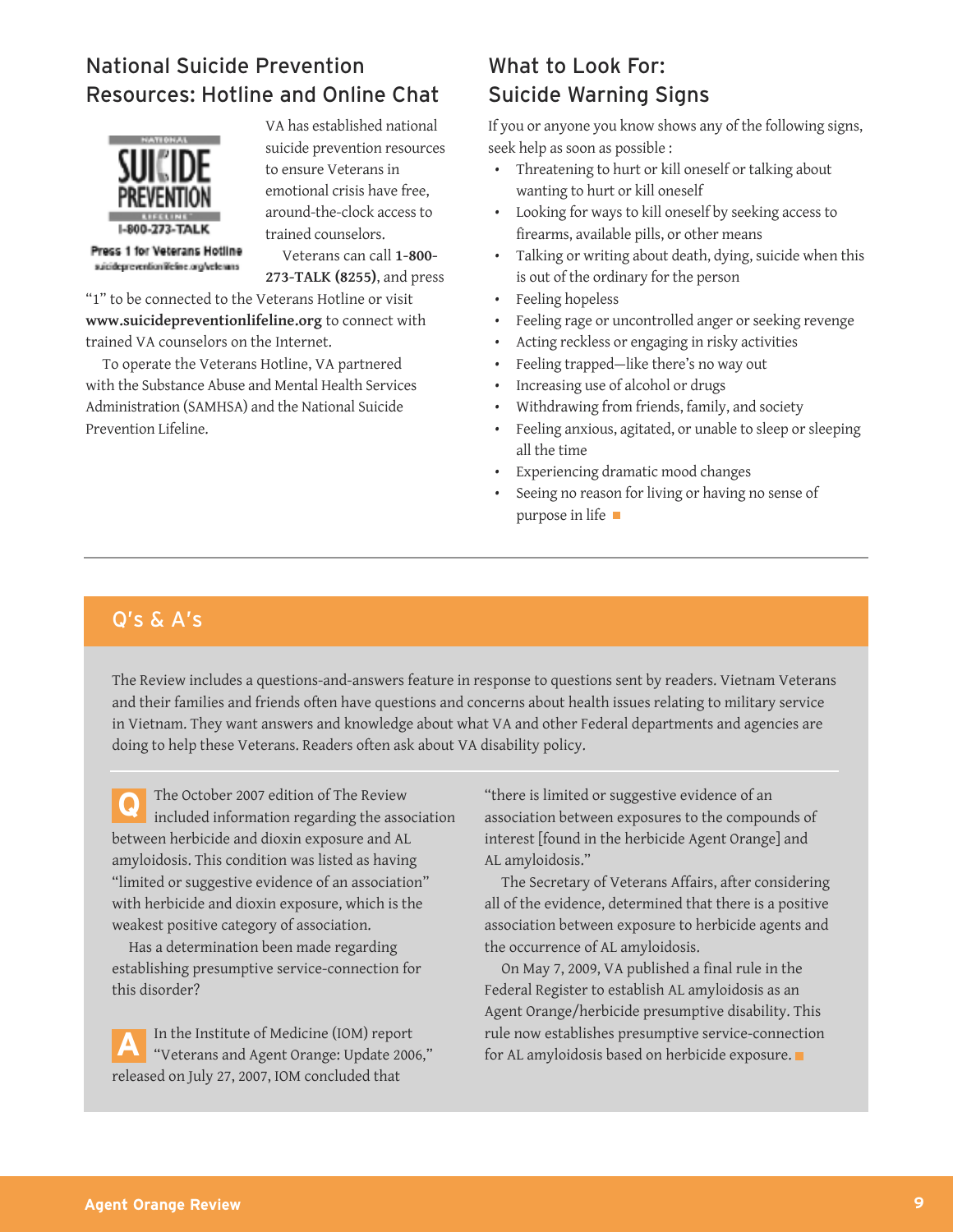### <span id="page-9-0"></span>Disability Compensation from VA

Veterans with service-connected illnesses or injuries may be eligible for monthly payments, called disability compensation. The disability must have been incurred or aggravated during active military service. Furthermore, the military service of the Veteran must have been terminated through separation or discharge under conditions that were other than dishonorable.

Disability compensation varies according to the degree of disability and the number of dependents. Benefits are not subject to Federal or state income tax. Receipt of military retirement pay, disability severance pay, and separation incentive payments, known as SSB and VSI (Special Separation Benefits and Voluntary Separation Incentives), may affect the amount of VA compensation paid.

Disability ratings range from 0 to 100 percent (in increments of 10 percent). For example, in 2010, a Veteran with a disability rating of 10 percent receives \$123 per month; a Veteran with disability rating of 50 percent gets \$770 per month; and a Veteran with no dependents who is totally disabled and evaluated at 100 percent receives \$2,673 monthly.

Veterans with disability ratings between 30 and 100 percent also may be eligible for monthly allowances for eligible dependents. (The amount depends on the disability rating).

A Veteran who is in need of regular aid and attendance of another person (including the Veteran's spouse), or who is permanently housebound may be entitled to additional benefits. VA must make that determination before the Veteran can receive these benefits.

Veterans can apply for VA disability benefits by completing and submitting VA Form 21-256, Veterans Application for Compensation and Pension. If you have any of the following materials, please attach them to the application:

- Discharge or separation papers (DD-214 or equivalent).
- Dependency records (marriage and children's birth certificates).
- Medical evidence (doctor and hospital reports).

You can also apply online at **http://vabenefits.vba.va.gov/vonapp.**

#### Other Benefits

In addition to the disability compensation program described above, individual Veterans may be eligible for the full range of other benefits offered by VA, including

education and training, vocational rehabilitation, home loan guaranties, life insurance, pension, burial benefits, and more.

To learn more about VA's programs, Veterans and other interested parties can visit VA's home page at **www.va.gov** or call **1-800-827-1000**. For additional information on other benefits programs, please check online at **www.vba.va.gov/VBA/benefits/factsheets**.

# Monthly Disability Rates for 2010

| <b>Percent Disabled</b> |                    | No Dependents Veteran & Spouse |
|-------------------------|--------------------|--------------------------------|
| 10                      | \$123              |                                |
| 20                      | \$243              |                                |
| 30                      | \$376              | \$421                          |
| 40                      | \$541              | \$601                          |
| 50                      | \$770              | \$845                          |
| 60                      | \$974              | \$1,064                        |
| 70                      | \$1,228            | \$1,333                        |
| 80                      | \$1,427            | \$1,547                        |
| 90                      | \$1,604<br>\$1,739 |                                |
| 100                     | \$2,673<br>\$2,823 |                                |
|                         |                    |                                |

### Agent Orange Registry Statistics: As of March 2010

 The Agent Orange Registry began in mid-1978 to respond to the health-related concerns of Vietnam Veterans. The examinations are available free of charge to all eligible Veterans. If you would like to schedule a registry exam, contact an Environmental Health (EH) Coordinator at your local VA Medical Center. A listing of EH Coordinators is available online at **www.publichealth.va.gov/ [exposures/eh\\_coordinators.asp](http://www.publichealth.va.gov/exposures/eh_coordinators.asp)**.

| $-502,056$                                                         |
|--------------------------------------------------------------------|
|                                                                    |
| Total (Initial & Follow-up) -------------------------------559,409 |
| Fore more information about the Agent Orange Registry,             |
|                                                                    |

 go to **www.publichealth.va.gov/exposures/agentorange/ [registry.asp](http://www.publichealth.va.gov/exposures/agentorange/registry.asp)**.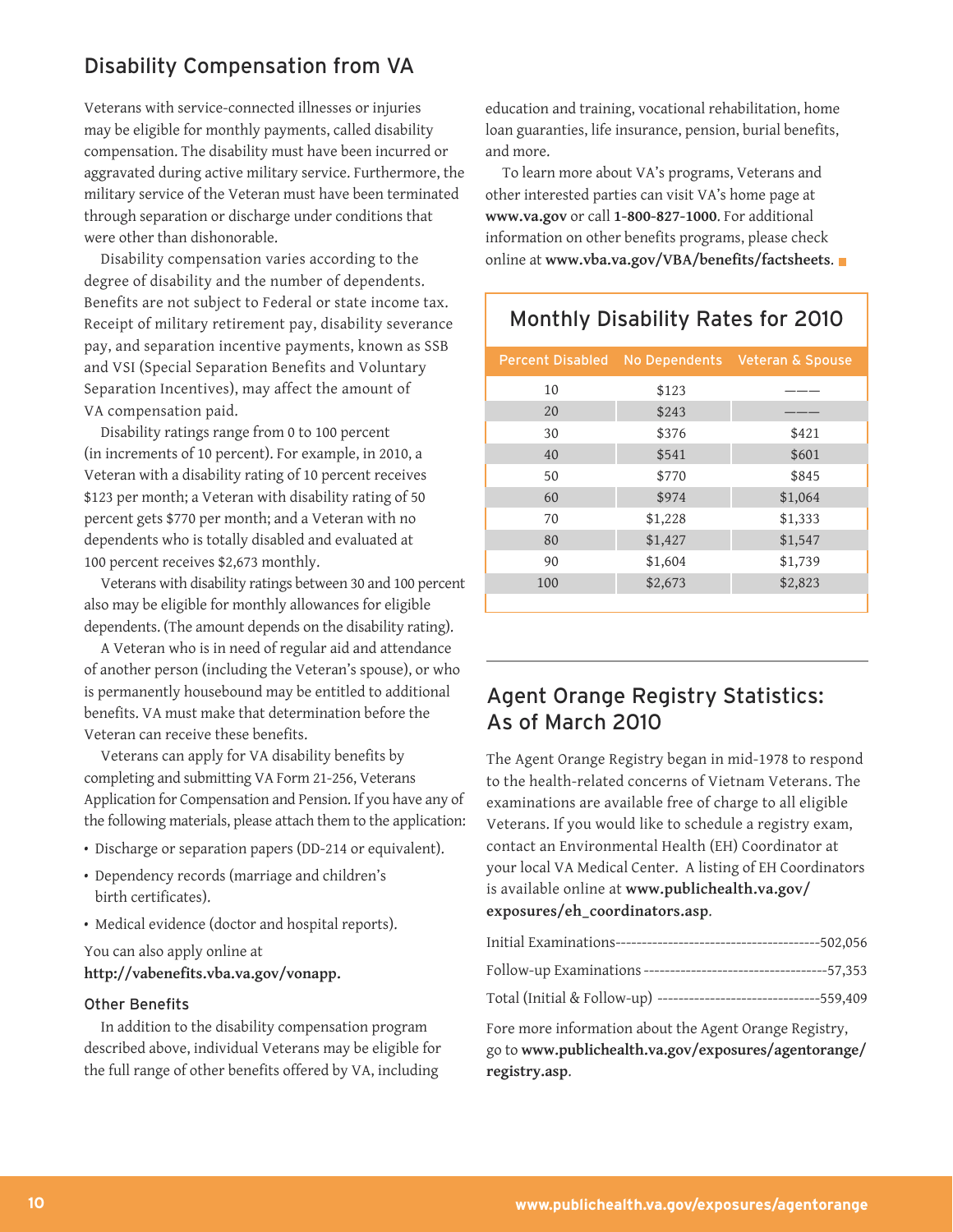### <span id="page-10-0"></span>Where to Get Help and Additional Information



#### Veterans with Questions about Agent Orange — Key contacts:

- VA's Special Issues Helpline at **1-800-749-8387**
- Your nearest VA Medical Center, which you can locate at: **www.va.gov/directory**
- VA benefits information **1-800-827-1000**

#### General questions about Agent Orange:

Contact VA's Special Issues Helpline at **1-800-749-8387**. You also can find information on our Web site at **www.publichealth.va.gov/exposures/agentorange**.

If you are concerned about Agent Orange exposure: Contact the nearest VA Medical Center to request an Agent Orange registry examination. You can find the VA Medical Center nearest you at: **www.va.gov/directory**.

#### If you are a Vietnam Veteran and need medical treatment for conditions that may be related to herbicides used in Vietnam:

Contact the nearest VA Medical Center for eligibility information and possible medical treatment, or call VA's Special Issues Helpline at **1-800-749-8387**. You can find the VA Medical Center nearest you at **www.va.gov/directory**.

If you encounter difficulties at a VA Medical Center: Contact the "patient advocate" or "patient representative" at that facility for assistance in resolving the problem. Ask the Medical Center telephone operator for the patient advocate or representative.

Vietnam Veterans with children with spina bifida: Contact VA's national hotline at **1-888-820-1756**, or the nearest VA Regional Office by calling **1-800-827-1000**. Additional information about spina bifida is available from the Spina Bifida Association of America at 4590 MacArthur Blvd, NW, Suite 250, Washington, DC 20007, or by calling

**1-800-621-3141**, or by email at **sbaa@sbaa.org**. The Web site is **www.sbaa.org**.

#### For disability information:

Contact a VA Veteran Service Representative at the nearest VA Regional Office or health care facility to talk with a counselor and apply for disability compensation. VA disability counselors have information about the wide range of benefit programs that VA administers.

The national number is **1-800-827-1000**. To start a disability claim online, go to **www.va.gov**. You also can get information about disability compensation from VA's Special Issues Helpline at **1-800-749-8387**.

Representatives of Veterans Service Organizations have been of great help to many military Veterans, including Vietnam Veterans who are seeking benefits they earned through their service to the Nation. VA does not endorse or recommend any specific group over another. State and County Veteran Service Officers are also good resources for Vietnam and other Veterans.

For additional benefits information, see VA's "Federal Benefits for Veterans, Dependents and Survivors" booklet. This booklet is updated annually to reflect changes in law and policies and is available at **www.va.gov/opa/Is1**. It also may be purchased from the U.S. Government Printing Office either at their Web site **http://bookstore.gpo.gov** or by mail:

U.S. Government Printing Office Superintendent of Documents Washington, DC 20402

 the most current information. VA's home page **www.va.gov** VA's Web sites are updated throughout the year to provide contains links to selections on compensation and pension benefits, health care benefits and services, burial and memorial benefits, and more.